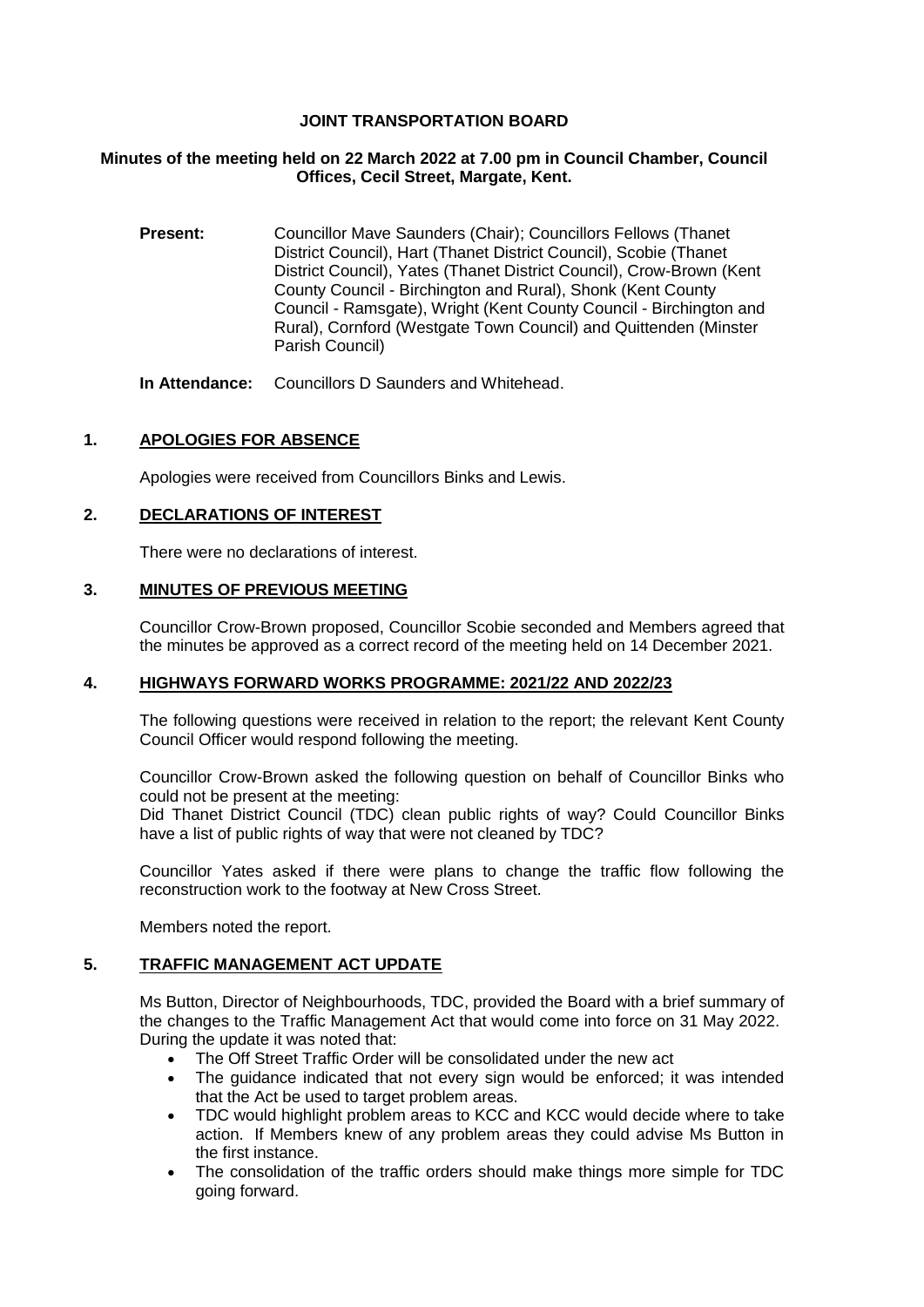#### **6. TDC STRATEGY AROUND THE SIZE AND ENFORCEMENT OF DISABILITY PARKING BAYS**

Mr Wraight, a resident with a disabled parking bay, advised the Board of the problems that he had been facing. He had experienced vehicles, which did not have a blue badge, parking partly in the bay and this stopped him from being able to use it. His interactions with TDC had been unsuccessful in resolving the issue and the information he had been given by Officers appeared contradictory and inconsistent. He had also found it difficult to report incidents, particularly during out of hours periods.

Councillor Whitehead spoke under Council procedure 20.1. She reiterated the problems faced by Mr Wraight, and noted that she felt that TDC was failing in its public sector equality duty. She wished for the issues to be addressed and for Council to receive an update on progress towards personalised disabled bays.

Ms Young, Parking Policy Officer, TDC introduced the report that summarised the process and detailed what actions were within TDC's power. During the presentation the following points were noted:

- The application process explained clearly that the bays could be used by anyone with a valid blue badge.
- There were some historic bays that were smaller than the recommended size in current guidance. An audit was underway to identify these bays and some extensions had already been made.
- Enforcement was conducted by TDC's Enforcement Officers, they patrolled an area during their shift, and certain areas were prioritised.
- Reports of illegal parking could be made outside of standard working hours and problem areas could be incorporated into patrols.
- In order to issue a ticket, the Enforcement Officer must witness the offence first hand.

The following points were noted during the consideration of the report by the Board:

- Ms Button offered to look at the out of hours contact to see if any improvements could be made, however she noted that TDC did not and could not offer an out of hours enforcement service where officers would attend immediately following the report of an incident.
- Ms Button would investigate the suggestion that a vehicle needed to be illegally parked with at least 50% of the vehicle in the bay in order to receive a ticket.
- Photographic evidence was not sufficient to enable TDC to issue a ticket; legislation required the Enforcement Officer to see the offence and place the ticket on the vehicle.
- There was no limit on the number of disabled bays within the District.
- Residents could email [car.parking@thanet.gov.uk](mailto:car.parking@thanet.gov.uk) to record an incident.
- Mr Wraight would meet with Officers to discuss his concerns.

Members noted the report.

#### **7. PROPOSED WAITING RESTRICTIONS - VARIOUS ROADS THANET**

Ms Young introduced the report that detailed requests to install 'No Waiting' restrictions in various locations across Thanet.

Councillor Fellows proposed, Councillor Crow-Brown seconded and Members agreed that: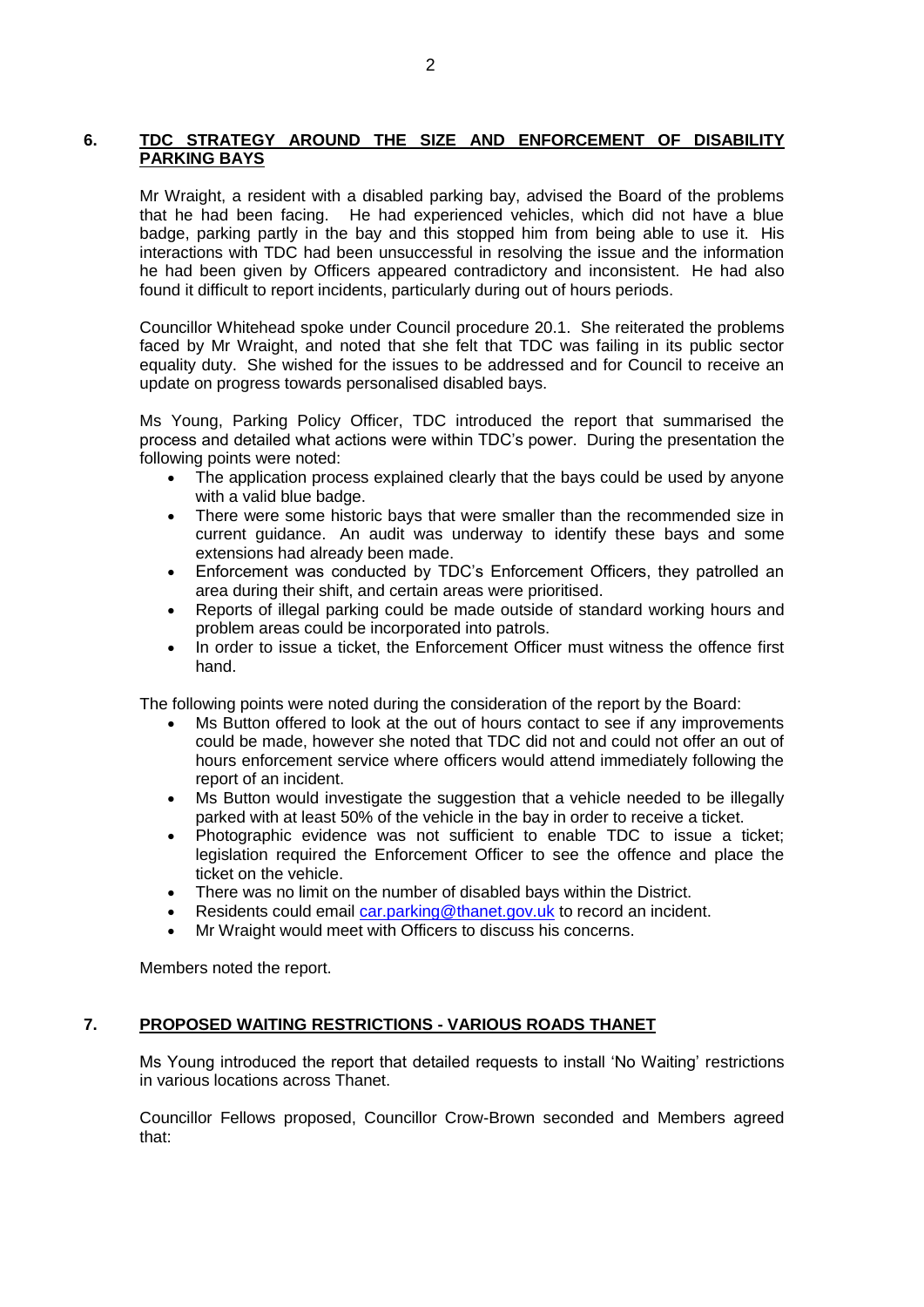"The recommendations shown in appendix 1 are approved and that the proposals which require statutory consultation are advertised, and that any traffic related objections are reported back to a future meeting of the Board."

#### **8. PROPOSED DISABLED PERSONS PARKING PLACES - VARIOUS ROADS THANET**

Ms Young introduced the report that detailed the locations of 19 interim bays. A small consultation had taken place with the direct neighbours for each of the bays and TDC now looked to begin the next step of the process, formal public consultation, with the intention of eventually making the bays enforceable.

Councillor Shonk proposed, Councillor Yates seconded and Members agreed:

"To recommend option 1 - that the parking places for disabled person's vehicles as listed in annex 1 would be exposed for formal public consultation.

That the proposals which require statutory consultation are advertised, and that any traffic related objections are reported back to a future meeting of the Board."

# **9. VERBAL UPDATE ON PUBLIC CONSULTATIONS**

Ms Young offered the Board an update on the proposed restrictions that had previously come before the Board and had then gone to public consultation. During the update it was noted that:

- Off-street parking for caravans and motor-caravans:
	- o Following a recommendation from the Board, consultation took place regarding off-street parking for caravans and motor caravans.
	- o One comment was received, and it was in favour of the proposals.
	- o The costs were agreed by Full Council in the Fees and Charges 2022-23 report, and it was anticipated that it would go live on 1 April 2022.
	- $\circ$  The locations for caravan and motor-caravan parking would be:
		- **Five bays in Minnis Bay, Birchington**
		- **Four bays in St Mildreds Bay, Westgate**
		- **Five bays in Barnes Car Park, Margate**
		- **Three bays in Joss Bay, Broadstairs**
		- Four bays in Marina Esplanade, Ramsgate
	- $\circ$  There would be a £10 charge for 24 hours of parking.
	- o Users could pay via RingGo or the pay and display machines, depending on the location.
- The on-street consolidation order:
	- $\circ$  This related to the installation of a number of double yellow lines within the District, and a 'No Loading' ban in Herbert Place, Margate.
	- o There were multiple responses from businesses raising concern about the Herbert Place proposal. Therefore the proposal would be amended to allow space for a goods vehicle loading bay. The amended proposal would now be consulted upon.
	- o There were multiple objections to the proposal to extend the existing double yellow lines in Edgar Road, Cliftonville. In